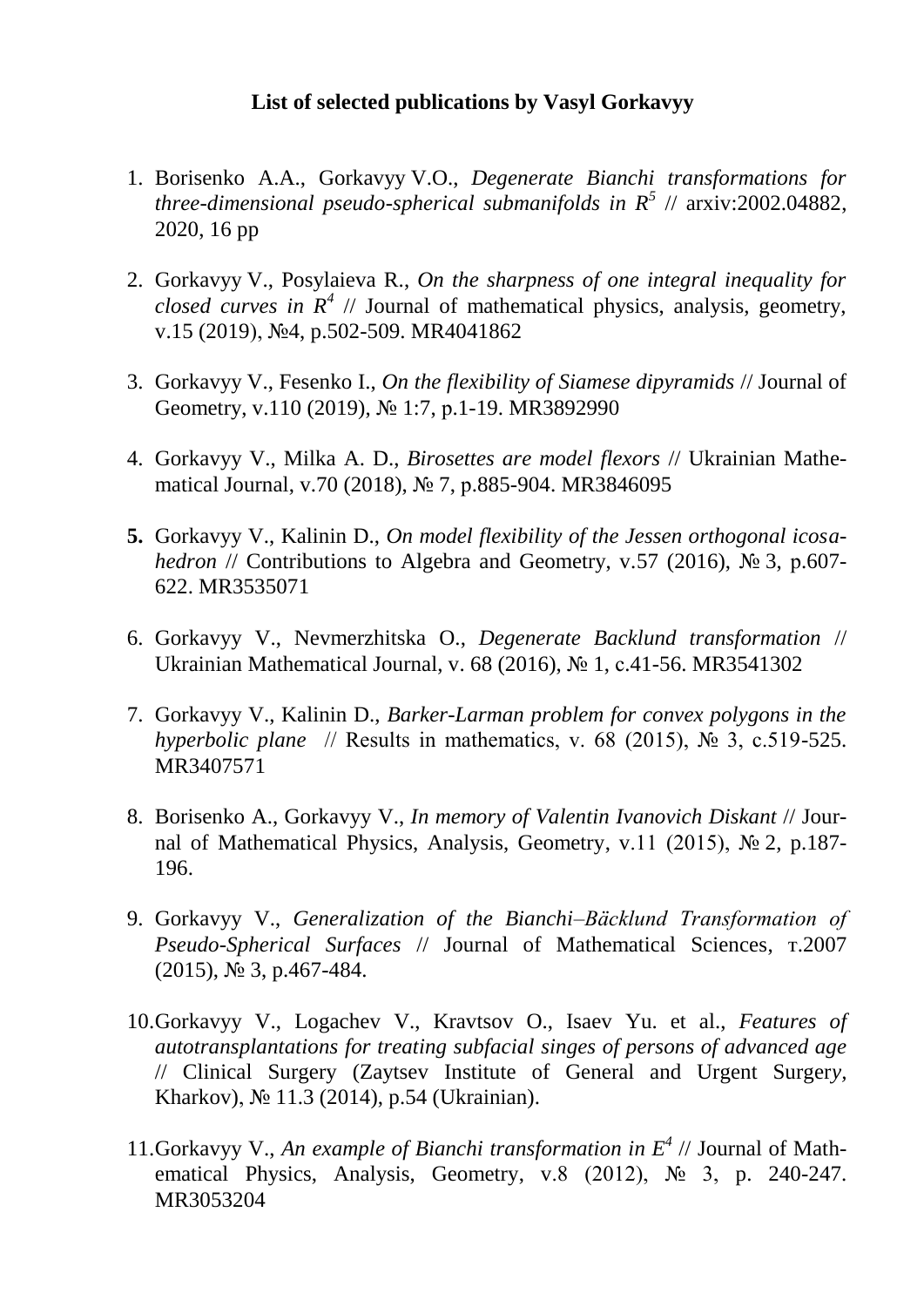- 12.Gorkavyy V., Nevmerzhytska O., *Аn analogue of the Bianchi transformation for two-dimensional surfaces in the space*  $S^3 x R^1$  // Mathematical Notes, v.89 (2011), №6, p.833-845 (Russian).
- 13.Gorkavyy V., Nevmerzhitska O., *Pseudo-spherical submanifolds with degenerate Bianchi transformation //* Results in Mathematics, v.60 (2011), №1, p.103-116. MR2836888 (2012k:53008)
- 14.Gorkavyy V., Nevmerzhitska O., *On pseudo-spherical surfaces with a degenerate Bianchi transformation* // Ukrainian Mathematical Journal, v.63 (2011), №11, p.1460-1468. MR3109680
- 15.Gorkavyy V., *On volume increasing bendings for closed surfaces of rotation* // Actual problems in mathematics and mechanics (Moscow State University), v.6 (2011), №2, p.195-205 (Russian).
- 16.Gorkavyy V., *On inflating closed mylar shells* // Comptes Rendus. Mecanique, v.338 (2010), №12, p.656-662
- 17.Gorkavyy V., Milka A.D., *Volume increasing linear bendings of right polyhedra* // Proceedings of Institute of mathematics of NAS of Ukraine, v.6 (2009), №2, p.152-182 (Russian).
- 18.Gorkavyy V., Nevmerzhytska O., *Ruled surfaces as pseudo-spherical congruencies //* Journal of mathematical physics, analysis, geometry, v.5 (2009), №4, p.359-374.
- 19.Gorkavyy V., *On minimal lightlike surfaces in Minkowski space-time. //* Differential Geometry and its Applications, v.26 (2008), №2, p.133-139. MR2406446 (2009m:53042)
- 20.Gorkavyy V., *On conformal transformations of surfaces in Minkowski space with preservation of the Gauss image* // Russian Math. (Iz. VUZ), v.50 (2006), №7, p.11-21; translated from Izvestiya VUZov, (2006), №7, p.13-24 (Russian). MR2281885 (2007j:53017)
- 21.Gorkavyy V., *On pseudospherical surfaces in E<sup>4</sup> with Grassmann image of prescribed type //* Journal of mathematical physics, analysis, geometry, v.2 (2006), №2, p.138-148. MR2222688 (2007c:53007)
- 22.Gorkavyy V., *Bianchi congruencies for two-dimensional surfaces in Е<sup>4</sup>* // Sbornik: Mathematics, v.196 (2005), №9-10, p.1473-1493; translation from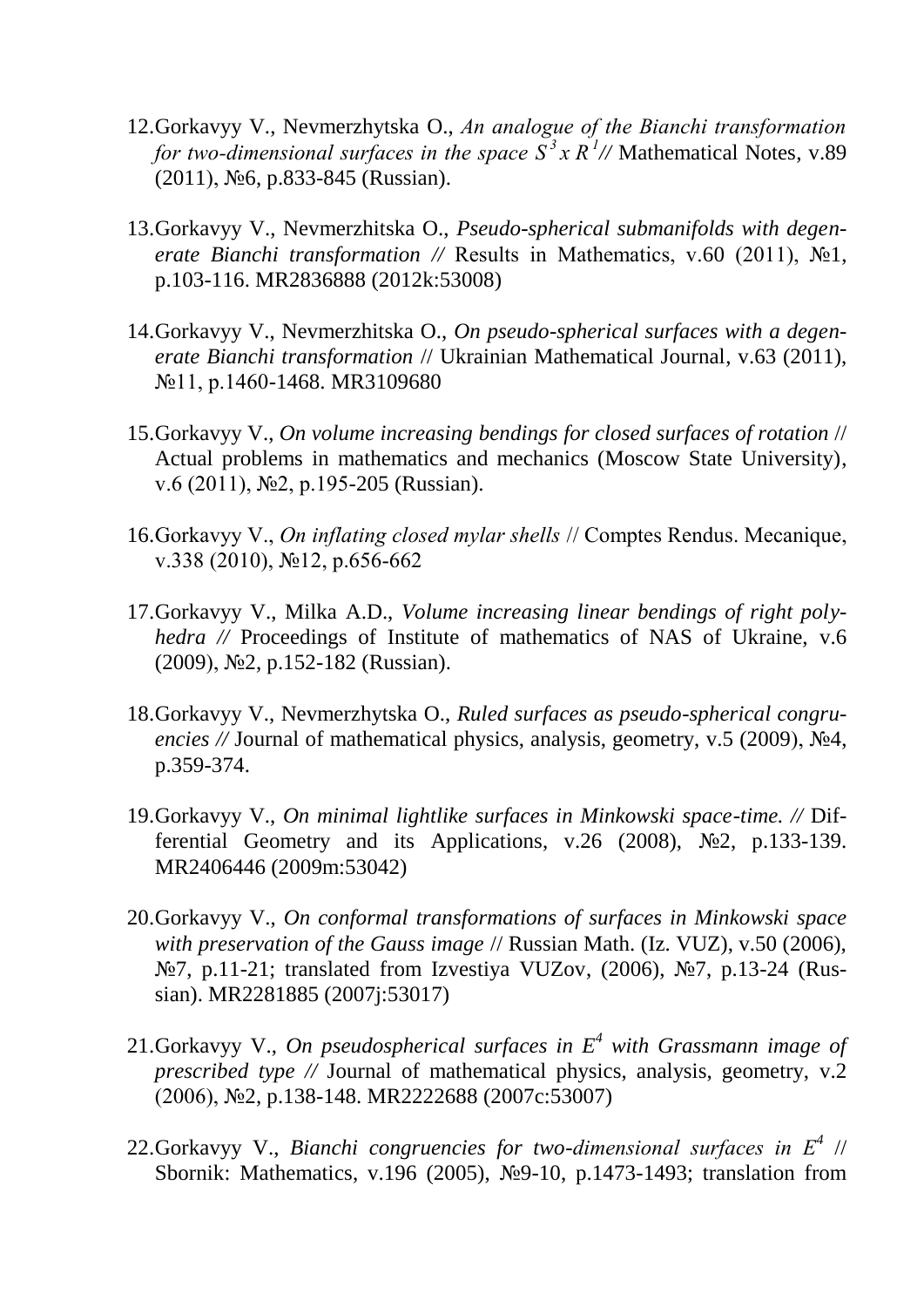Matematicheskiy Sbornik, v.196 (2005), №10, p.79-102 (Russian). MR2195662 (2006j:53002)

- 23.Bolotov D., Gorkavyy V., Makarov V., Yatsenko A., *New type of topological electronic transitions in metals with a change in the Fermi surface* // Low temperature physics, v.31 (2005), №3-4, p.321-325.
- 24.Gorkaviy V., Aminov Yu.A., Sviatovets A.V., *On the reconstruction of particular closed surface in E<sup>4</sup> from a given closed Grassmann image* // Matematicheskaya Fizika, Analiz, Geometria, v.11 (2004), №1, p.3-24 (Russian). MR2046351(2004k:53007)
- 25.Gorkavyy V., *On pseudo-spherical congruencies in E<sup>4</sup>* // Matematicheskaya Fizika, Analiz, Geometria, v.10 (2003), №4, p.498-504. MR2020823 (2004k:53008)
- 26.Gorkaviy V., *Deformations of two-dimensional surfaces that preserve the Gauss image* // Syberian advances in mathematics, v.13 (2003), №4, p.7-29. MR2055689
- 27.Gorkavyy V., Aminov Yu.A., *On the Gauss curvature of closed surfaces in E<sup>3</sup> and E<sup>4</sup>* // Matematicheskaya Fizika, Analiz, Geometria, v.8 (2001), №1, p.3- 16, (Russian). MR1846355 (2002i:53009)
- 28.Gorkaviy V. , *Deformations of two-dimensional surfaces that preserve parabolic Grassmann image* // Vestnik Kharkovskogo Universiteta (Notices of Kharkov University), v.475 (2000), p.313-322 (Russian).
- 29.Gorkaviy V. , *Reconstruction of particular submanifolds of Euclidean space from a given Grassmann image* // Matematicheskaya Fizika, Analiz, Geometria, v.7 (2000), №2, p.131-152 (Russian). MR1788191 (2001g:53010)
- 30.Gorkavyy V., *Theorem of reduction in the problem of reconstruction of submanifolds in Euclidean space from a given Grassmannian image* // Matematicheskaya Fizika, Analiz, Geometria, v.4 (1997), №3, p.309-333, (Russian). MR1615816 (99d:53008)
- 31.Gorkavyy V., *Reconstruction of three-dimensional submanifolds of Euclidean space with large codimension from its Grassmannian image* // Mathematical Notes, v.62 (1997), №5-6, p.581-585; translation from Matematicheskie Zametki, v.62 (1997), №5, p.694-699 (Russian). MR1627927 (99f:53057)
- 32.Gorkavyy V., *An analogue of the Grassmannian image for submanifolds of a sphere* // Sbornik: Mathematics, v.187 (1996), №9, p.1283-1300; translation